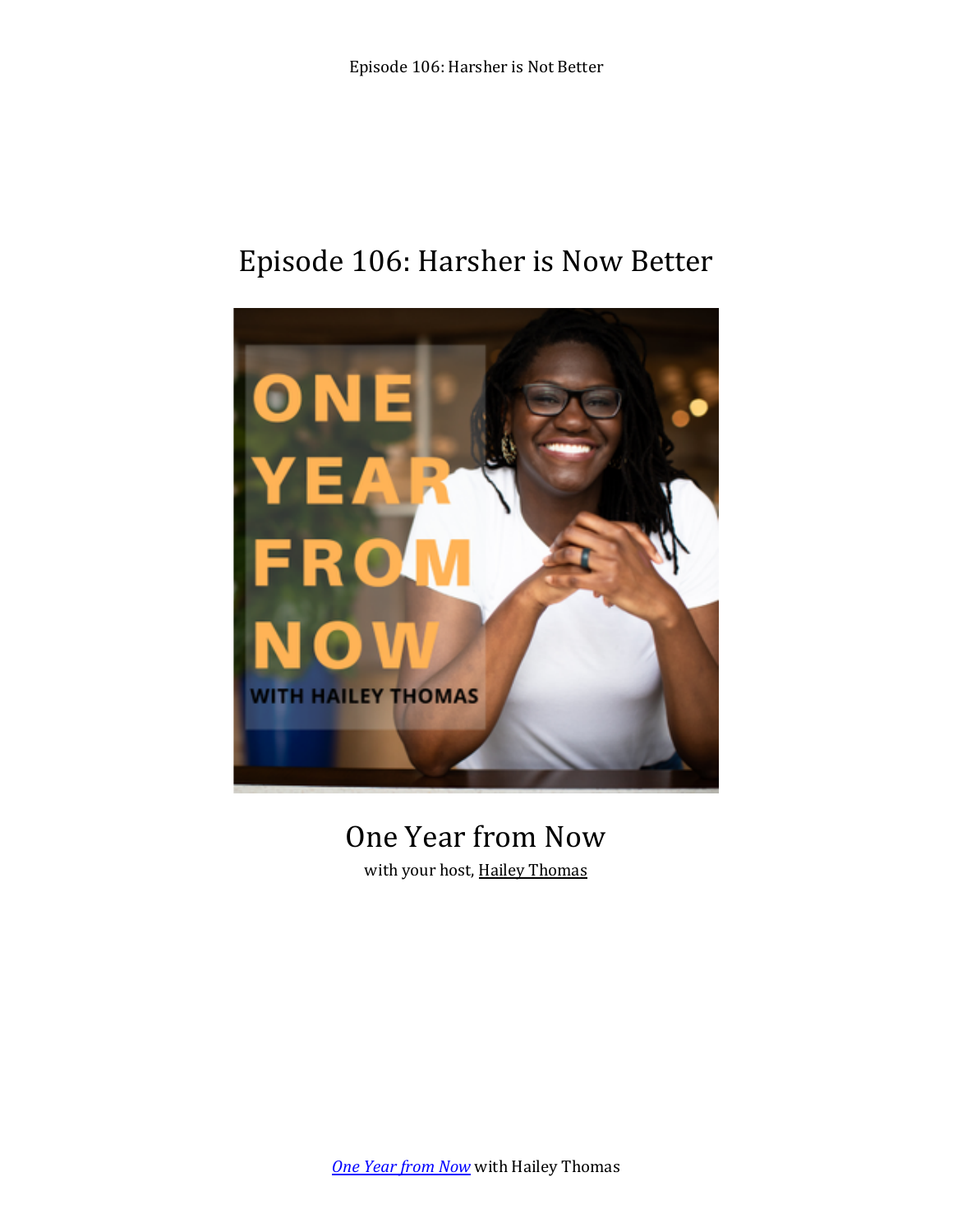There's no right way for growing an online business. And honestly, me and my guests are more than fine with that. I'm Hailey Thomas, and this is the podcast that lets you be a fly on the wall for candid conversations and mini lessons through a variety of online entrepreneurs who are growing their businesses based on their own visions. We are on a mission to normalize and laugh about the behindthe-scenes truth of achieving a new level of success in your business. This is One Year from Now.

#### 00:48

Hello, and welcome to the podcast. We're ready to rock and roll. A couple of things before I get into this podcast episode about rigidity and how we treat ourselves as we think about scaling and growing, I have some very exciting news. Cohort Three of One Year from Now: The Residency, which is a 12 month boutique, high-end container for first-generation entrepreneurs is enrolling. We have decided to do the enrollment for the third cohort on a rolling basis, which means you get to start whenever you're ready to talk to me. And because we pay such special attention about who comes in to these containers and who is in your cohort, we're experimenting a little bit and we are going to start the cohort when we have the 12 best entrepreneurs, best-fit folks for this cohort. So, you can go to BrainspaceOptimized.com/Residency, and learn all about what this is for and who this is for and how to get a hold of me, but you can actually enroll for the next round right now.

#### 02:00

All right. In this episode, I want to talk about this idea of rigidity and kind of harshness with self, as it pertains to your next level of success. So, I think usually when people talk about the next level of success, or they envision their next level of success, we get these thoughts that we have to be better than where we are now, like our personhood, right? A great example of this is when we tried to lose weight with the idea that we're going to have to have and be completely different people, and have and keep completely different schedules, and have them be much harsher to ourselves then, than we are now. I remember when I was preparing to go to I think it was like, a class reunion. I was young and not very thoughtful about how I treated myself, my relationship with self, and I decided that to get to the physical size that I wanted, that I would go on like, a liquid sort of diet, I would work out twice a day, and I thought by virtue of being harsher, or more rigid, or sharper with myself, that was going to create the results that I wanted and that would make me successful in that way. As you were probably not surprised to learn that, not only did I not keep up with that level of rigidity in my life, but it did not create the level of success that I was looking for, and the whole time I just beat myself up about it.

#### 03:27

Okay, we can do a very similar thing with our success and entrepreneurship. So, when we are ready for the next level of success, the next level of revenue, building out the next adventure, really just showing up in larger and larger ways, however you wanted to define that, sometimes we start actioning in a way that is harsher or more rigid with ourselves, or setting these weird expectations that we should be differently. So, I think some of that comes from the entrepreneurial world that we're in, where it feels very sharp, very like, 5am, it's time to get up. It's kind of like, a hustle mentality, right? It leads to a lot of burnout, a lot of overwork, and I think it's the wrong direction. I'm not against external support, or some levels of rigidity. I do very well with reminders and alarms and schedules, that does good things for my brain. But when I think that my success is dependent upon me doing more of those things, or being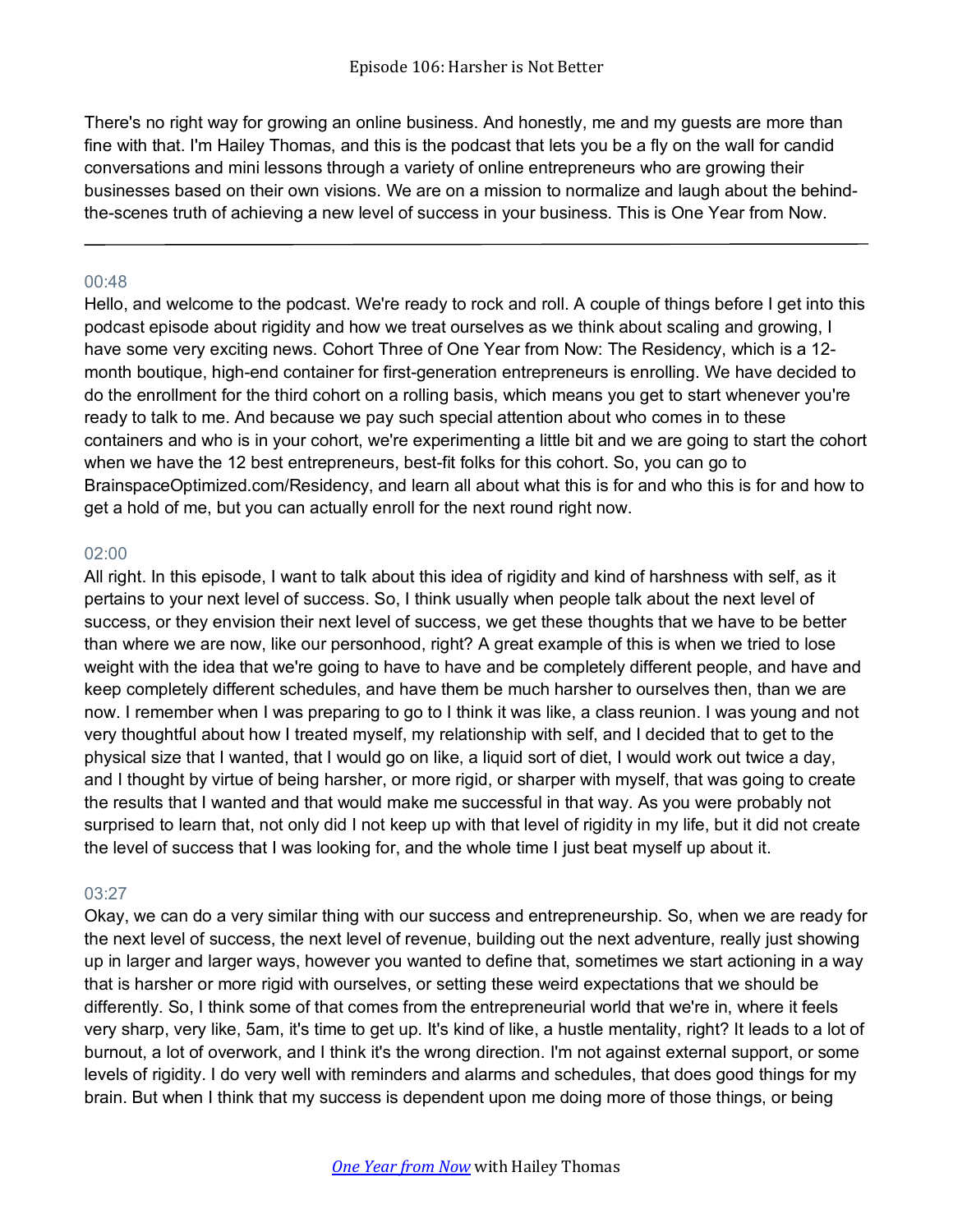harsher to myself, it always backfires. It always ends up like the bikini situation. Not only do I not create the results that I want, but I also have a really crappy time trying. I think what creates the most level of success for entrepreneurs at the level you are, as you're listening to this, is actually a better relationship with self. I think it requires more connection with self.

#### $04:54$

Like, all of this is to cultivate more self-trust. The rigidity and the like, kind of working hard and getting in and doing the work and maybe, the more specific work schedule or the wakeup time, or whatever, like that was useful in beginning in the same way that training wheels are useful, that they provide structure for you to work inside of. But after a certain point that stops being helpful and becomes confining. You're at the point where what is most useful for you is less of that, and more self-trust. Because as you build self-trust, like the way that you build the relationship is the way that you create the next levels of success for yourself. So, the resting, the rest days, the play days, the ways in which you feed your curiosity and feed yourself physically. And by that, I mean with art, and play, and people. The way that you learn to listen to your ways of knowing, intuition is another way of saying that, but like, "I don't have a good feeling about this," or, "I have a bad feeling about this." And I believe we talked in another episode of the difference between intuition and kind of like, a trauma response, but the more developed those things are, not only does it make the journey to your next level of success more enjoyable, but that's where the best ideas come from. Your next product, the next iteration of this company, the next thing that you're going to build, the next project, the best solutions come from a well-nourished, wellcared for mind that is used to creative problem-solving, that is used to play, that is used to it all.

#### 06:33

Like, a definition of play that I'd like to use is, "Risk with boundaries, risk within bounds," if that makes sense. So, the ability to take risks, and the ability to be curious and come up with creative solutions is a result of you having practiced that with yourself and with others. That's what actually creates the solutions to the challenges you need for your next level of success. So, I think what's next for you, is less about you doing more stuff right and having more rules in place and working harder, and more about understanding how you work and what you need and feeding that.

### 07:16

So, as an example of all this, I coached a client today who has multiple degrees, she's publishing a book, she's working on a company, right? She has two companies, actually, but she had overloaded herself with these expectations, due dates, expectations for how she should spend her time, and it was very structured because in her mind, the way to get to this next leg of success was kind of like, keeping your head down, and you do it. Again, I am not against heads down work, but it was more like a punishment and looked and felt more like, harsh, and more like deprivation than anything else. More confinement than anything else, right?

#### 08:04

So, the tools themselves, like alarms and deadlines and whatever, those are neutral. It was how she was using them against herself and it was creating a lot of overwhelm and a lot of stress. Her nervous system was triggered, which looked like feeling panicky and not being able to focus at the top of her day, because there's so many things going on that needed her attention, even though everything was